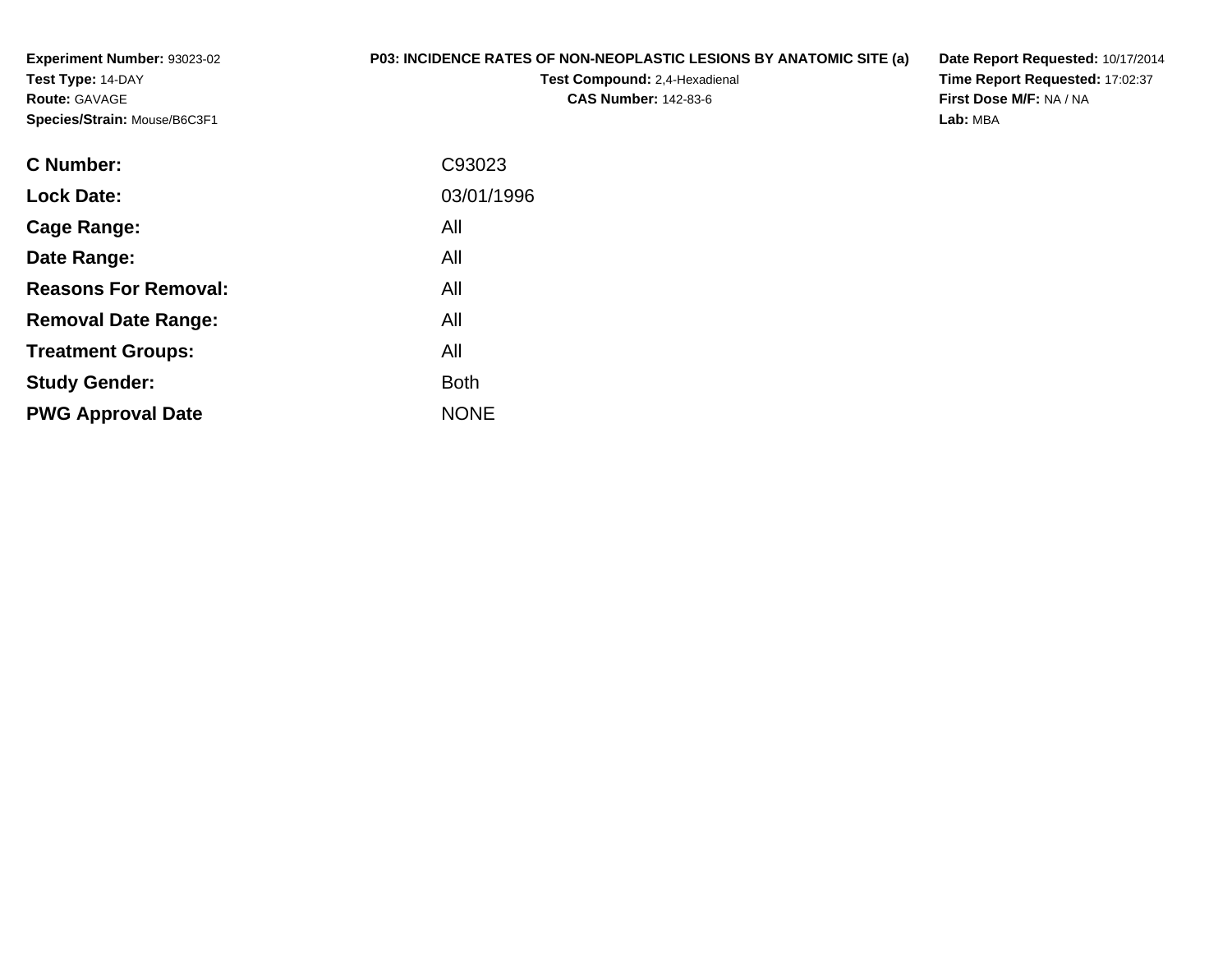| Experiment Number: 93023-02<br>Test Type: 14-DAY<br>Route: GAVAGE<br>Species/Strain: Mouse/B6C3F1                                                                          | P03: INCIDENCE RATES OF NON-NEOPLASTIC LESIONS BY ANATOMIC SITE (a)<br>Test Compound: 2,4-Hexadienal<br><b>CAS Number: 142-83-6</b> |              |                  |                |     |                 | Date Report Requested: 10/17/2014<br>Time Report Requested: 17:02:37<br>First Dose M/F: NA / NA<br>Lab: MBA |                 |      |                             |                                              |
|----------------------------------------------------------------------------------------------------------------------------------------------------------------------------|-------------------------------------------------------------------------------------------------------------------------------------|--------------|------------------|----------------|-----|-----------------|-------------------------------------------------------------------------------------------------------------|-----------------|------|-----------------------------|----------------------------------------------|
| <b>B6C3F1 Mouse MALE</b>                                                                                                                                                   | 0.0                                                                                                                                 | <b>MG/KG</b> | 3.0 <sub>1</sub> | <b>MG/KG</b>   | 9.0 | <b>MG/KG</b>    | 27.0                                                                                                        | <b>MG/KG</b>    | 80.0 | <b>MG/KG</b>                | 240.0 MG/KG                                  |
| <b>Disposition Summary</b>                                                                                                                                                 |                                                                                                                                     |              |                  |                |     |                 |                                                                                                             |                 |      |                             |                                              |
| <b>Animals Initially In Study</b><br><b>Early Deaths</b><br><b>Natural Death</b>                                                                                           |                                                                                                                                     | 5            |                  | $5\phantom{1}$ |     | $5\phantom{.0}$ |                                                                                                             | $5\phantom{.0}$ |      | 5                           | $5\phantom{.0}$<br>1                         |
| <b>Survivors</b>                                                                                                                                                           |                                                                                                                                     |              |                  |                |     |                 |                                                                                                             |                 |      |                             |                                              |
| <b>Terminal Sacrifice</b><br><b>Animals Examined Microscopically</b>                                                                                                       |                                                                                                                                     | 5<br>5       |                  | ${\bf 5}$      |     | ${\bf 5}$       |                                                                                                             | 5<br>5          |      | 5<br>5                      | 4<br>5                                       |
| ALIMENTARY SYSTEM<br>Liver<br>Serosa, Necrosis, Focal                                                                                                                      |                                                                                                                                     | (5)          |                  | (0)            |     | (0)             |                                                                                                             | (0)             |      | (5)                         | (5)<br>1 (20%)                               |
| Stomach, Forestomach<br>Epithelium, Hyperplasia, Diffuse<br>Epithelium, Hyperplasia, Focal<br>Hyperkeratosis, Diffuse<br>Necrosis, Diffuse<br>Ulcer, Chronic Active, Focal |                                                                                                                                     | (5)          |                  | (0)            |     | (0)             |                                                                                                             | (5)             |      | (5)<br>5 (100%)<br>5 (100%) | (5)<br>2(40%)<br>1(20%)<br>1(20%)<br>4 (80%) |
| CARDIOVASCULAR SYSTEM<br>None                                                                                                                                              |                                                                                                                                     |              |                  |                |     |                 |                                                                                                             |                 |      |                             |                                              |
| <b>ENDOCRINE SYSTEM</b><br>None                                                                                                                                            |                                                                                                                                     |              |                  |                |     |                 |                                                                                                             |                 |      |                             |                                              |
| <b>GENERAL BODY SYSTEM</b><br>None                                                                                                                                         |                                                                                                                                     |              |                  |                |     |                 |                                                                                                             |                 |      |                             |                                              |
| <b>GENITAL SYSTEM</b><br>None                                                                                                                                              |                                                                                                                                     |              |                  |                |     |                 |                                                                                                             |                 |      |                             |                                              |
| HEMATOPOIETIC SYSTEM<br>Spleen<br>Inflammation, Chronic Active, Focal                                                                                                      |                                                                                                                                     | (0)          |                  | (0)            |     | (0)             |                                                                                                             | (0)             |      | (0)                         | (2)<br>2 (100%)                              |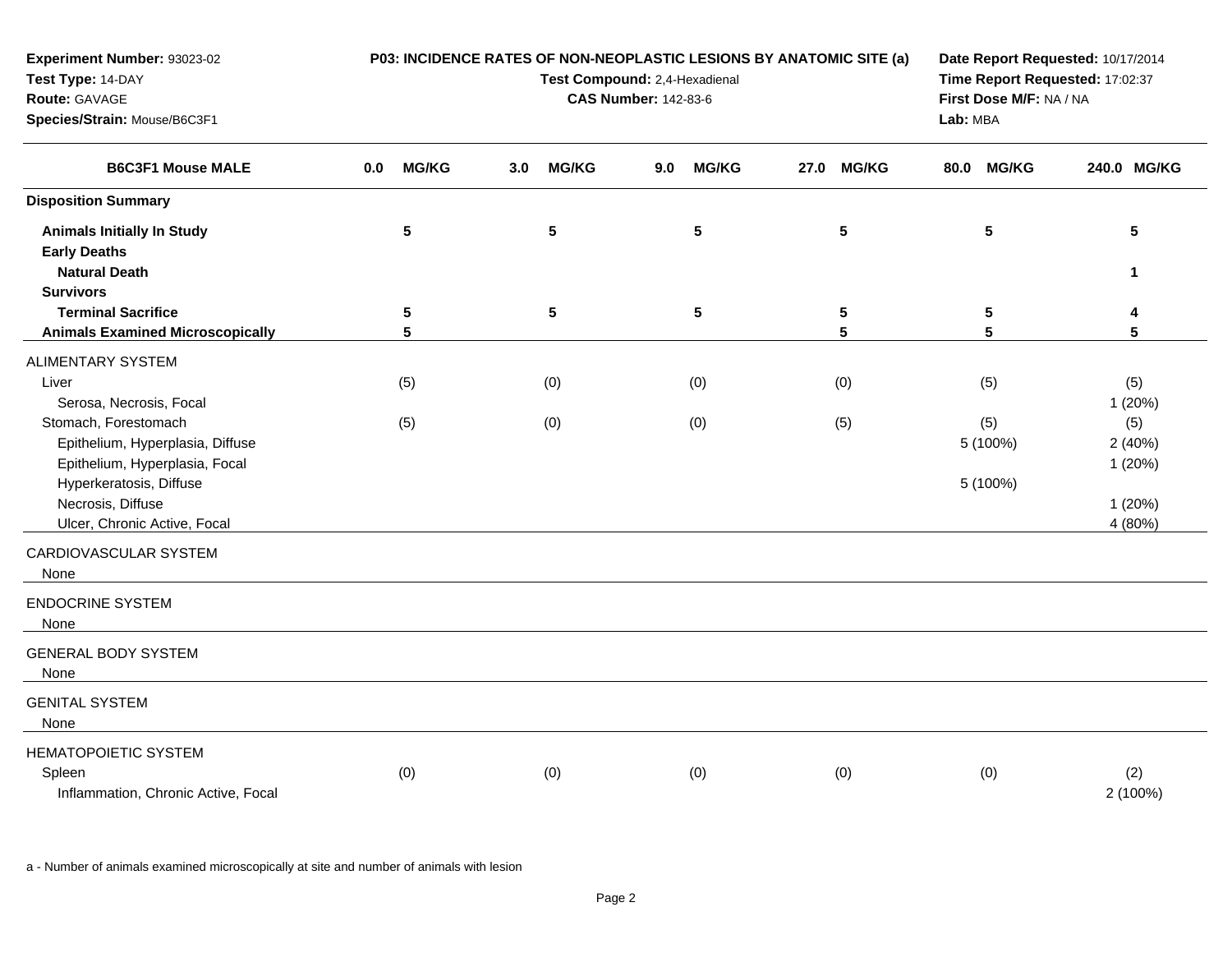| Experiment Number: 93023-02<br>Test Type: 14-DAY<br>Route: GAVAGE |                     | P03: INCIDENCE RATES OF NON-NEOPLASTIC LESIONS BY ANATOMIC SITE (a)<br>Test Compound: 2,4-Hexadienal<br><b>CAS Number: 142-83-6</b> | Date Report Requested: 10/17/2014<br>Time Report Requested: 17:02:37<br>First Dose M/F: NA / NA |                      |                      |             |
|-------------------------------------------------------------------|---------------------|-------------------------------------------------------------------------------------------------------------------------------------|-------------------------------------------------------------------------------------------------|----------------------|----------------------|-------------|
| Species/Strain: Mouse/B6C3F1                                      |                     |                                                                                                                                     |                                                                                                 |                      | Lab: MBA             |             |
| <b>B6C3F1 Mouse MALE</b>                                          | <b>MG/KG</b><br>0.0 | <b>MG/KG</b><br>3.0                                                                                                                 | <b>MG/KG</b><br>9.0                                                                             | <b>MG/KG</b><br>27.0 | <b>MG/KG</b><br>80.0 | 240.0 MG/KG |
| <b>INTEGUMENTARY SYSTEM</b><br>None                               |                     |                                                                                                                                     |                                                                                                 |                      |                      |             |
| MUSCULOSKELETAL SYSTEM<br>None                                    |                     |                                                                                                                                     |                                                                                                 |                      |                      |             |
| NERVOUS SYSTEM<br>None                                            |                     |                                                                                                                                     |                                                                                                 |                      |                      |             |
| <b>RESPIRATORY SYSTEM</b><br>None                                 |                     |                                                                                                                                     |                                                                                                 |                      |                      |             |
| SPECIAL SENSES SYSTEM<br>None                                     |                     |                                                                                                                                     |                                                                                                 |                      |                      |             |
| <b>URINARY SYSTEM</b>                                             |                     |                                                                                                                                     |                                                                                                 |                      |                      |             |
| Kidney<br>Renal Tubule, Degeneration, Focal                       | (5)                 | (0)                                                                                                                                 | (0)                                                                                             | (0)                  | (5)<br>1(20%)        | (5)         |

\*\*\*END OF MALE DATA\*\*\*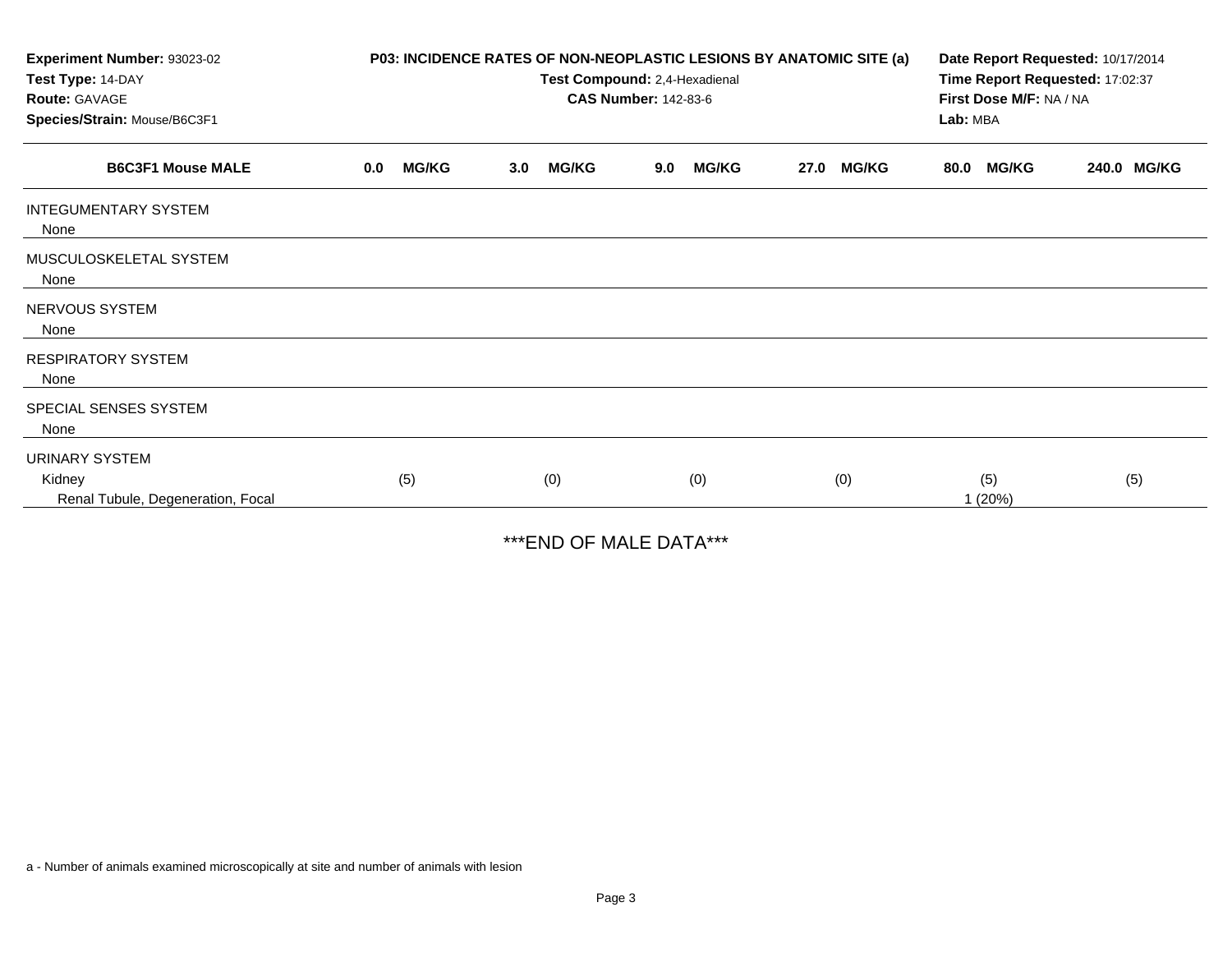| <b>Experiment Number: 93023-02</b><br>Test Type: 14-DAY<br>Route: GAVAGE<br>Species/Strain: Mouse/B6C3F1 |                     | P03: INCIDENCE RATES OF NON-NEOPLASTIC LESIONS BY ANATOMIC SITE (a)<br>Test Compound: 2,4-Hexadienal<br><b>CAS Number: 142-83-6</b> | Date Report Requested: 10/17/2014<br>Time Report Requested: 17:02:37<br>First Dose M/F: NA / NA<br>Lab: MBA |                      |                      |             |
|----------------------------------------------------------------------------------------------------------|---------------------|-------------------------------------------------------------------------------------------------------------------------------------|-------------------------------------------------------------------------------------------------------------|----------------------|----------------------|-------------|
| <b>B6C3F1 Mouse FEMALE</b>                                                                               | <b>MG/KG</b><br>0.0 | <b>MG/KG</b><br>3.0                                                                                                                 | <b>MG/KG</b><br>9.0                                                                                         | <b>MG/KG</b><br>27.0 | <b>MG/KG</b><br>80.0 | 240.0 MG/KG |
| <b>Disposition Summary</b>                                                                               |                     |                                                                                                                                     |                                                                                                             |                      |                      |             |
| <b>Animals Initially In Study</b><br><b>Early Deaths</b>                                                 | 5                   | 5                                                                                                                                   | 5                                                                                                           | 5                    | 5                    | 5           |
| <b>Dosing Accident</b><br><b>Natural Death</b>                                                           |                     | 1                                                                                                                                   |                                                                                                             |                      |                      | 1           |
| <b>Survivors</b>                                                                                         |                     |                                                                                                                                     |                                                                                                             |                      |                      |             |
| <b>Terminal Sacrifice</b>                                                                                | 5                   | 4                                                                                                                                   | 5                                                                                                           | 5                    | 5                    | 4           |
| <b>Animals Examined Microscopically</b>                                                                  | 5                   |                                                                                                                                     |                                                                                                             | 5                    | 5                    | 5           |
| <b>ALIMENTARY SYSTEM</b>                                                                                 |                     |                                                                                                                                     |                                                                                                             |                      |                      |             |
| Esophagus                                                                                                | (0)                 | (1)                                                                                                                                 | (0)                                                                                                         | (0)                  | (0)                  | (0)         |
| Intestine Small, Ileum                                                                                   | (0)                 | (0)                                                                                                                                 | (0)                                                                                                         | (0)                  | (1)                  | (0)         |
| Liver                                                                                                    | (5)                 | (1)                                                                                                                                 | (0)                                                                                                         | (0)                  | (5)                  | (5)         |
| Inflammation, Chronic Active, Focal                                                                      |                     |                                                                                                                                     |                                                                                                             |                      |                      | 1(20%)      |
| Necrosis, Focal                                                                                          |                     |                                                                                                                                     |                                                                                                             |                      |                      | 1(20%)      |
| Stomach, Forestomach<br>Epithelium, Hyperplasia, Diffuse                                                 | (5)                 | (1)                                                                                                                                 | (0)                                                                                                         | (4)                  | (5)<br>5 (100%)      | (5)         |
| Epithelium, Hyperplasia, Focal                                                                           |                     |                                                                                                                                     |                                                                                                             |                      |                      | 5 (100%)    |
| Hyperkeratosis, Diffuse                                                                                  |                     |                                                                                                                                     |                                                                                                             |                      | 5 (100%)             |             |
| Inflammation, Chronic Active, Focal                                                                      |                     |                                                                                                                                     |                                                                                                             |                      | 2(40%)               |             |
| Necrosis, Focal                                                                                          |                     |                                                                                                                                     |                                                                                                             |                      |                      | 2(40%)      |
| Ulcer, Chronic Active, Focal                                                                             |                     |                                                                                                                                     |                                                                                                             |                      |                      | 4 (80%)     |
| CARDIOVASCULAR SYSTEM<br>None                                                                            |                     |                                                                                                                                     |                                                                                                             |                      |                      |             |
| <b>ENDOCRINE SYSTEM</b><br>None                                                                          |                     |                                                                                                                                     |                                                                                                             |                      |                      |             |

## GENERAL BODY SYSTEM

None